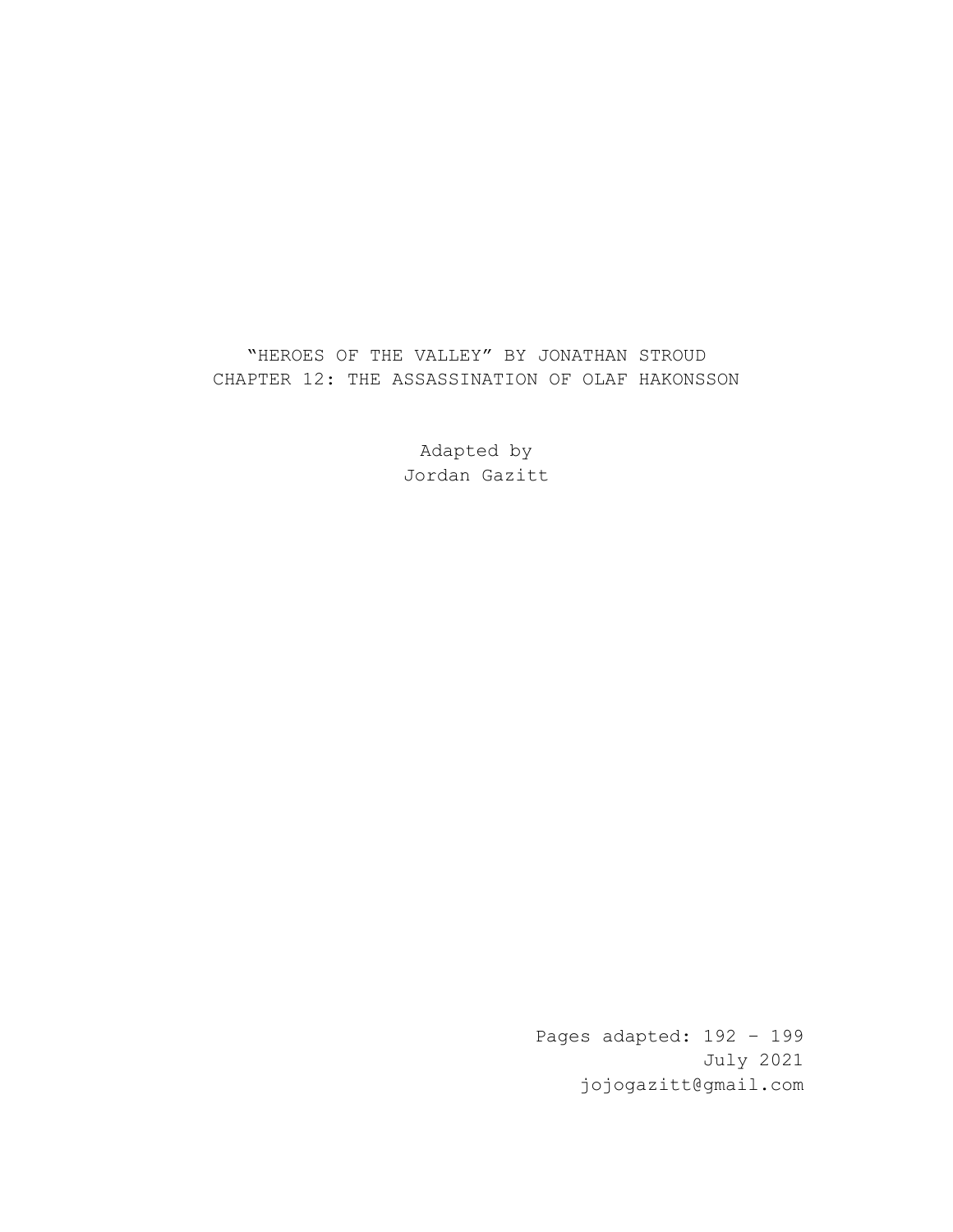#### CUT TO

#### **INT. HALL OF HAKON -- NIGHT**

Halli walks slowly across the large hall, trailing a long black shadow. It slips over the fiery reflections on the floor. Phantom-like.

The knife glints in his hand.

Up the staircase, slowly, steadily. Not hurried nor dawdling.

His feet make no sound. Eyes fixed on the balcony above.

Hunting.

Halli reaches the balcony, crosses to the door. He hesitates and listens.

Nothing stirs in House Hakon.

With murder in his heart, Halli unlatches the door, steps inside, and closes it behind him.

CUT TO BLACK

CUT TO

#### **INT. OLAF'S ROOM -- CONTINUOUS**

Halli stands in darkness.

Ahead of him a single light burns brightly. A candle.

Halli closes his eyes, takes a breath. Attempts to adjust to the light. He wrinkles his nose at the damp air of sickness.

He opens his eyes, looking to the candle once more. It is bright at the middle, fading to a halo.

The light is catching on an object, illuminating it.

A face, disembodied in the dark.

Olaf Hakonsson.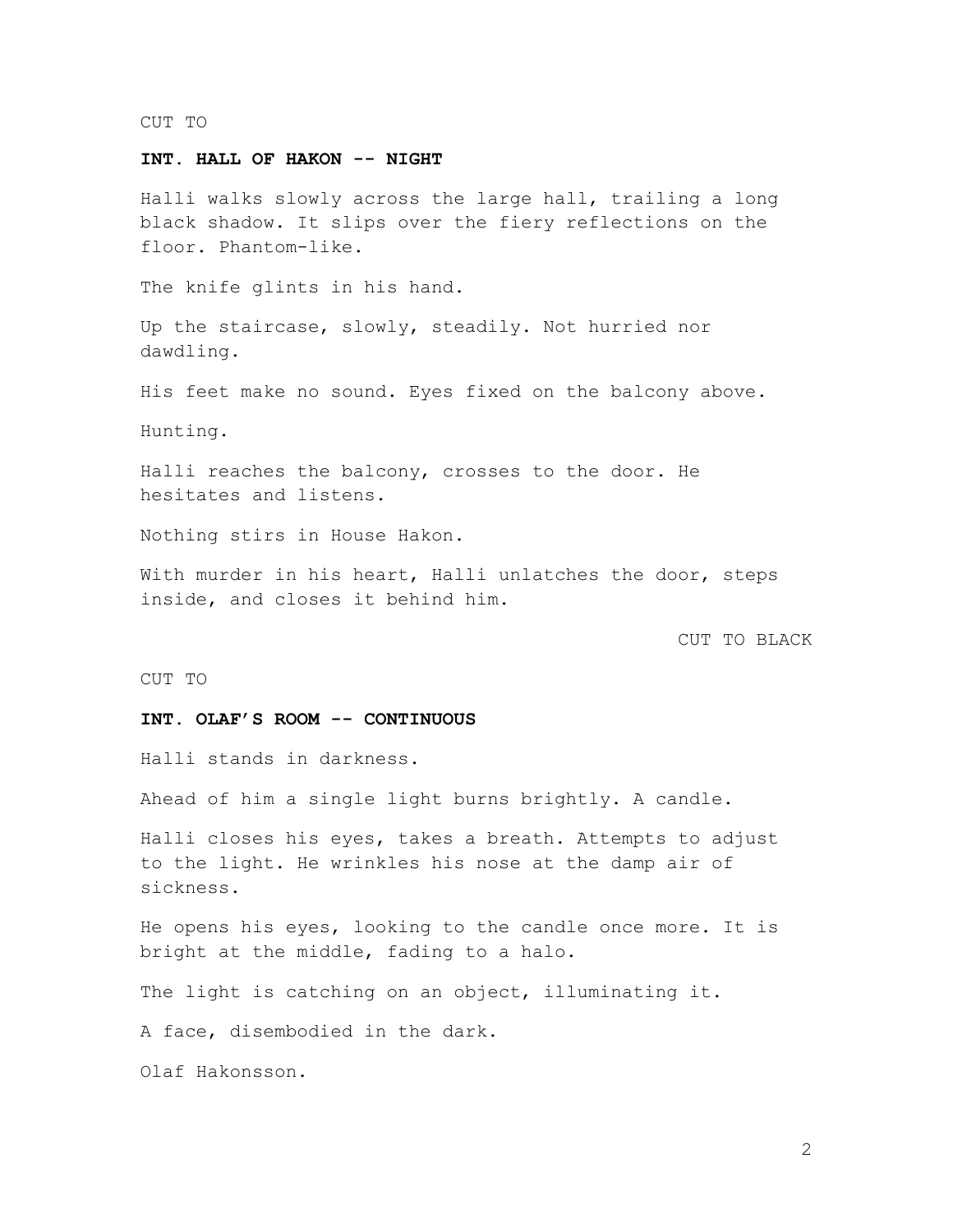Halli flinches at the creepy sight.

Olaf's eyes are closed. Mouth slightly agape. His thin nose juts at the ceiling. His translucent skin stretches over his features, a skeleton just contained. His beard is sparse on his chin.

Halli is nervous, his resolve shaken. He is less angry and more nauseous at this climactic moment.

He steps forward, hesitant, heavy motions like a sleepwalker.

The light reflects off the knife, down at his side. Not ready for action.

He passes the fireplace, other contents of a royal's room.

Olaf's slender body lays beneath a half-discarded fur quilt. His palms face up. His pulse is barely detectable.

Halli's mind is stuck. This man does not seem a threat.

He squeezes his eyes shut, maybe a tear surfacing. Trying to muster the anger he needs for this revenge.

His hand grips around the knife, slightly shaking. This is the moment of decision.

He shifts the knife, so the point faces down. Grasps it in both hands. Steps close. Lifts the knife, high over the naked throat.

He takes a deep breath, pauses.

Shakes.

He can't.

Tears well up and blind him. Halli stumbles back a pace, covering a sniffle. The knife drops to his side, the other hand wiping his face.

A beat passes, Halli collects himself. He looks up.

Olaf Hakonsson's eyes are open, watching him.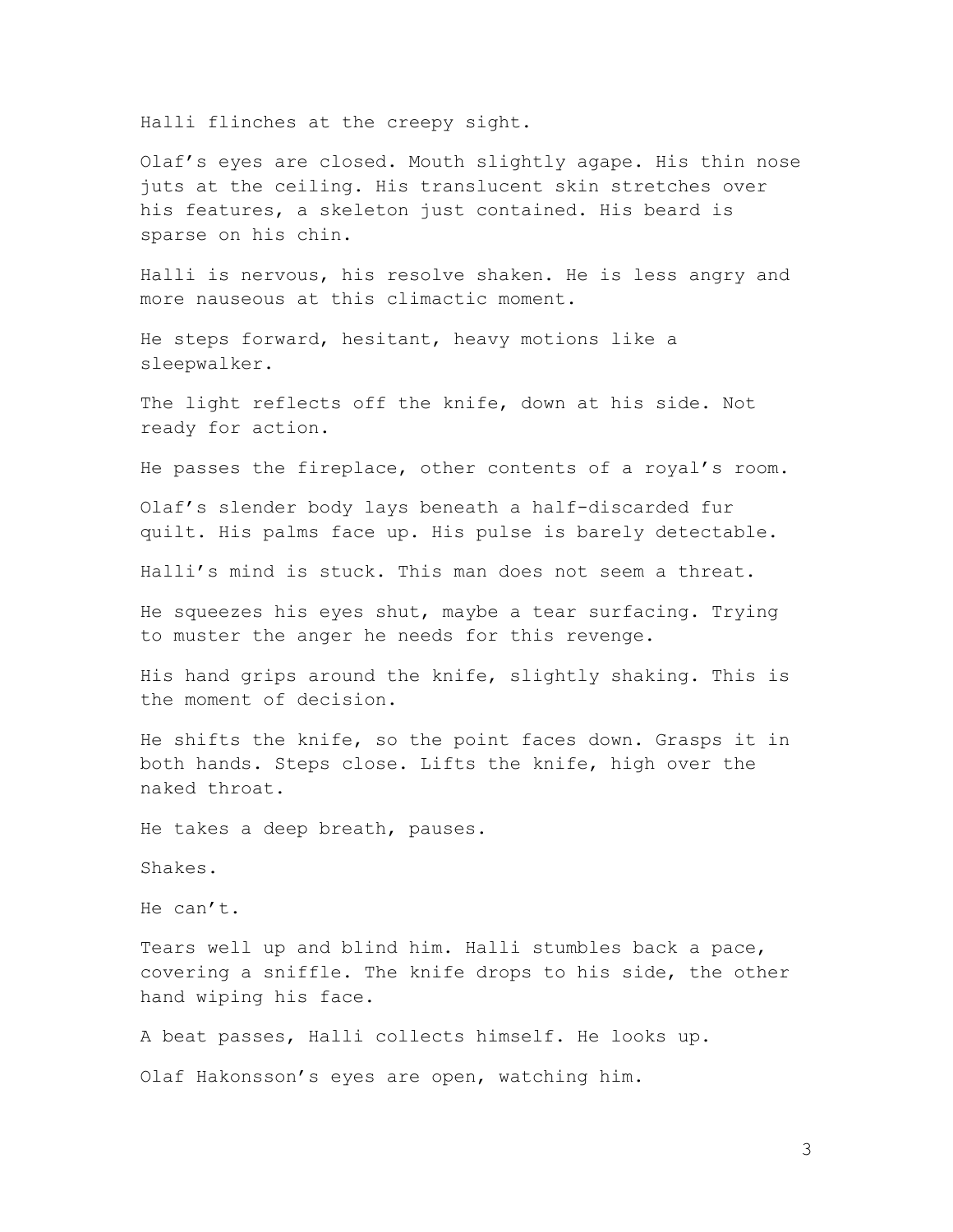OLAF (hoarse, barest whisper) Couldn't do it, eh?

Halli is frozen. He cannot answer. This is terror.

## OLAF Why not?

Halli shakes his head.

## OLAF

## What? Speak up.

A moment to build up the will to reply.

HALLI I don't know. It isn't a lack of hatred.

Faint hissing of open lips. A laugh, as much as a sick man could muster.

# OLAF I'm sure! I'm sure! Your presence makes *that* clear enough.

The sick man closes his eyes, settling.

OLAF Tell me, are the House gates locked, the doors to the hall barred?

## HALL<sub>I</sub>I

Yes.

OLAF And the men of Hakon's House gathered in their rooms below?

## HALLT.

Yes.

OLAF Does my brother sleep beyond this very wall?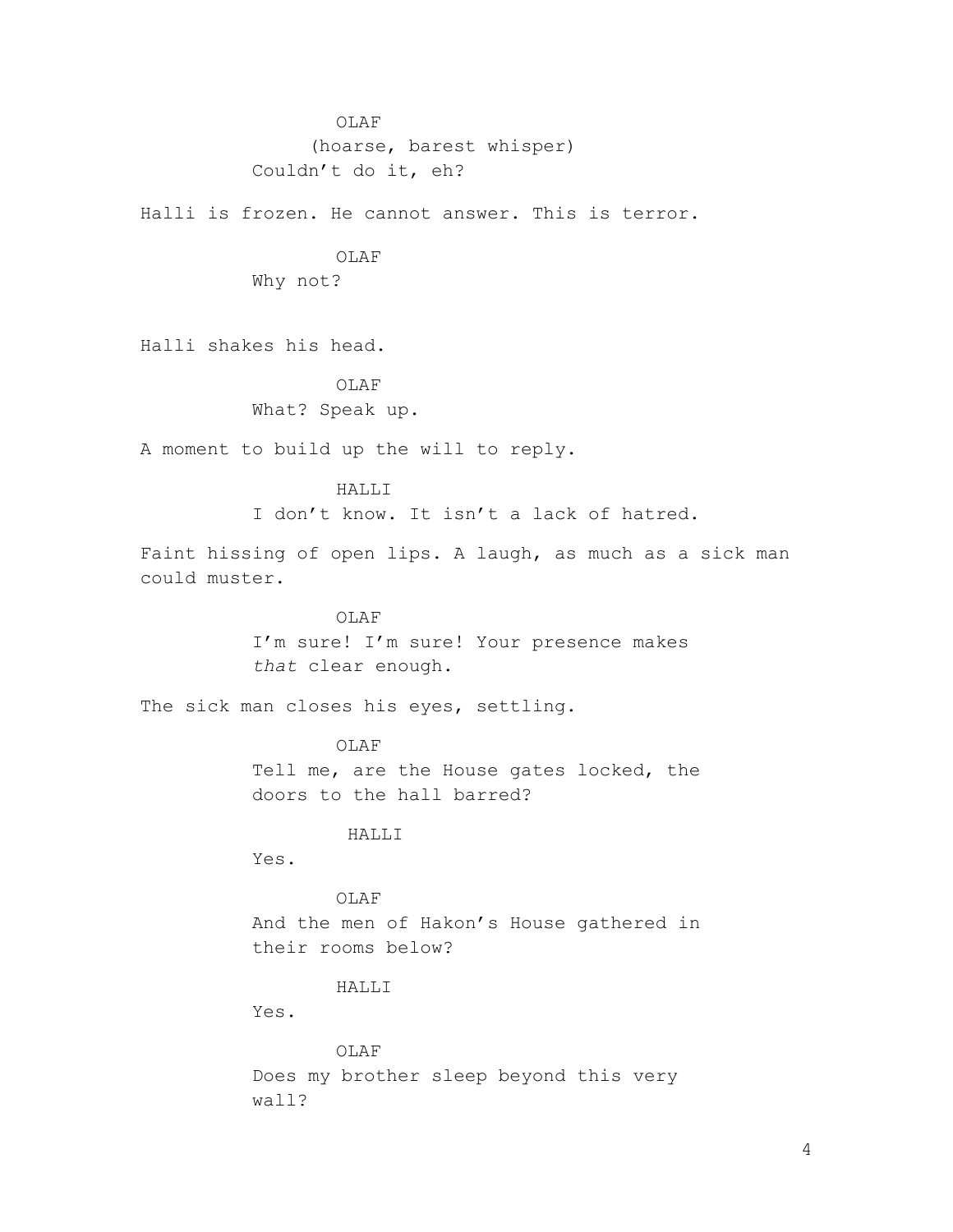#### HALLI

I imagine he does.

Olaf's eyes remain closed. His tone is contemplative. Almost respectful.

## OLAF

Yet, despite all these obstacles you have reached me- like a diminutive, dark-eyed ghost risen from it's cairn. I'm impressed. You're a brave and resourceful youth.

Beat.

I only have one question.

## HALLI Which is?

OLAF Who the devil are you?

Halli steps back in shock.

HALLI *What*? You don't recognize me?

They focus on each other. Studying.

OLAF

Should I?

#### HALLI

Of course!

## OLAF

Sorry.

HALLI But- but you *must!*

A considered pause.

#### OLAF

No.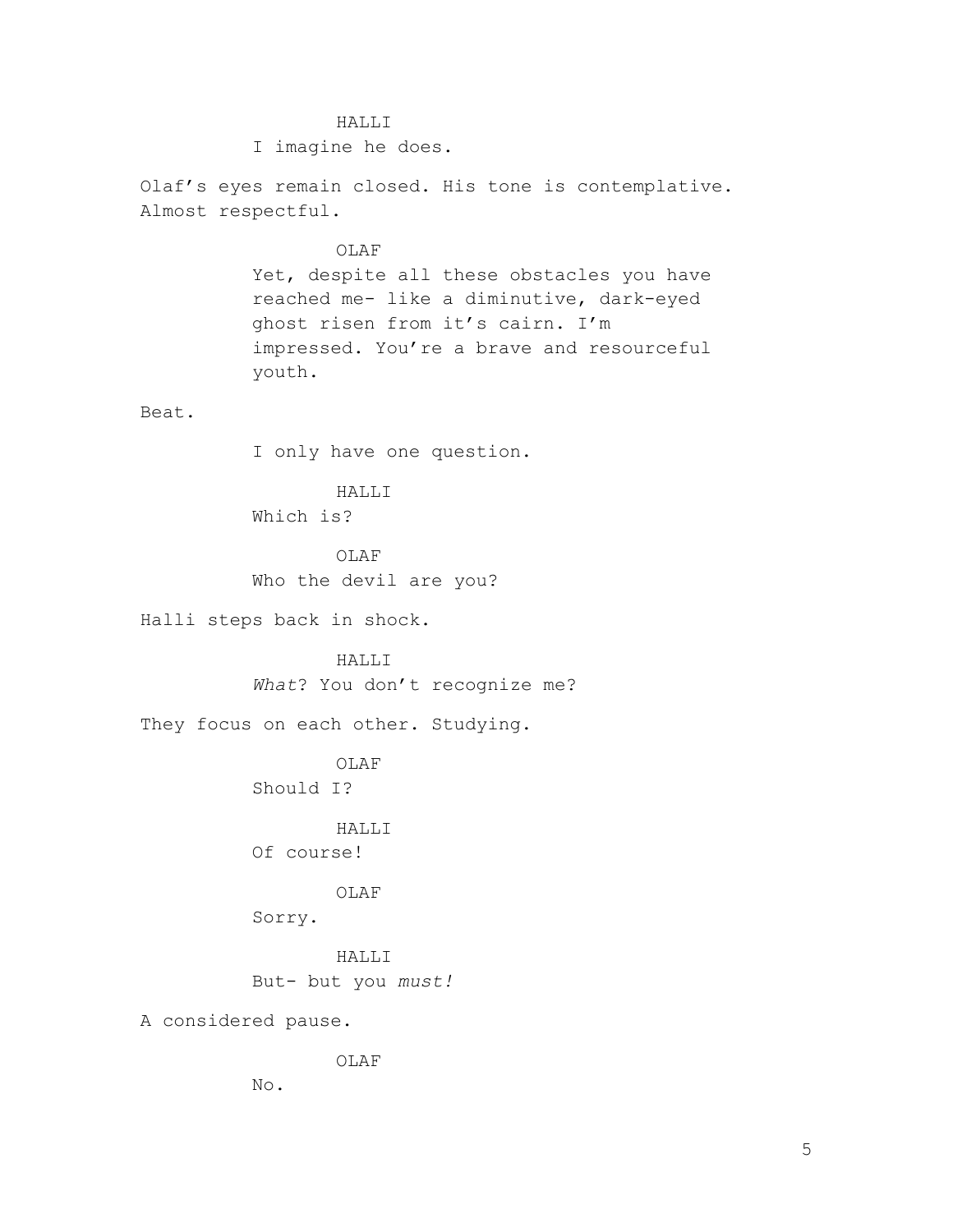# Halli steps close. HALLI Just a few short weeks ago you killed my uncle before my eyes and you don't know who I am! I don't believe this. OLAF Say no more – I have it. HALLI Good. OLAF You're the nephew of that cheating farmer we hung out on Far Shingle. You share his physique. Shortest gallows I ever built. Halli sputters, disbelief. This is not how it should be going. HALLI No. No- you're wrong. OLAF He was a cheat, giving no tithe to Hakon House. You're not even his son; you have no purpose in honoring a dead man. Halli steps forward with his knife more clearly in hand. HALLI Enough! I am not one of your shameful tenants, but a man of noble blood! Olaf's voice is quiet but mocking. A hiss. OLAF Close. In fact you are but a child who attacks an invalid in his sleep. It isn't quite the same thing. HALLI

Well- I didn't *know* you were ill when…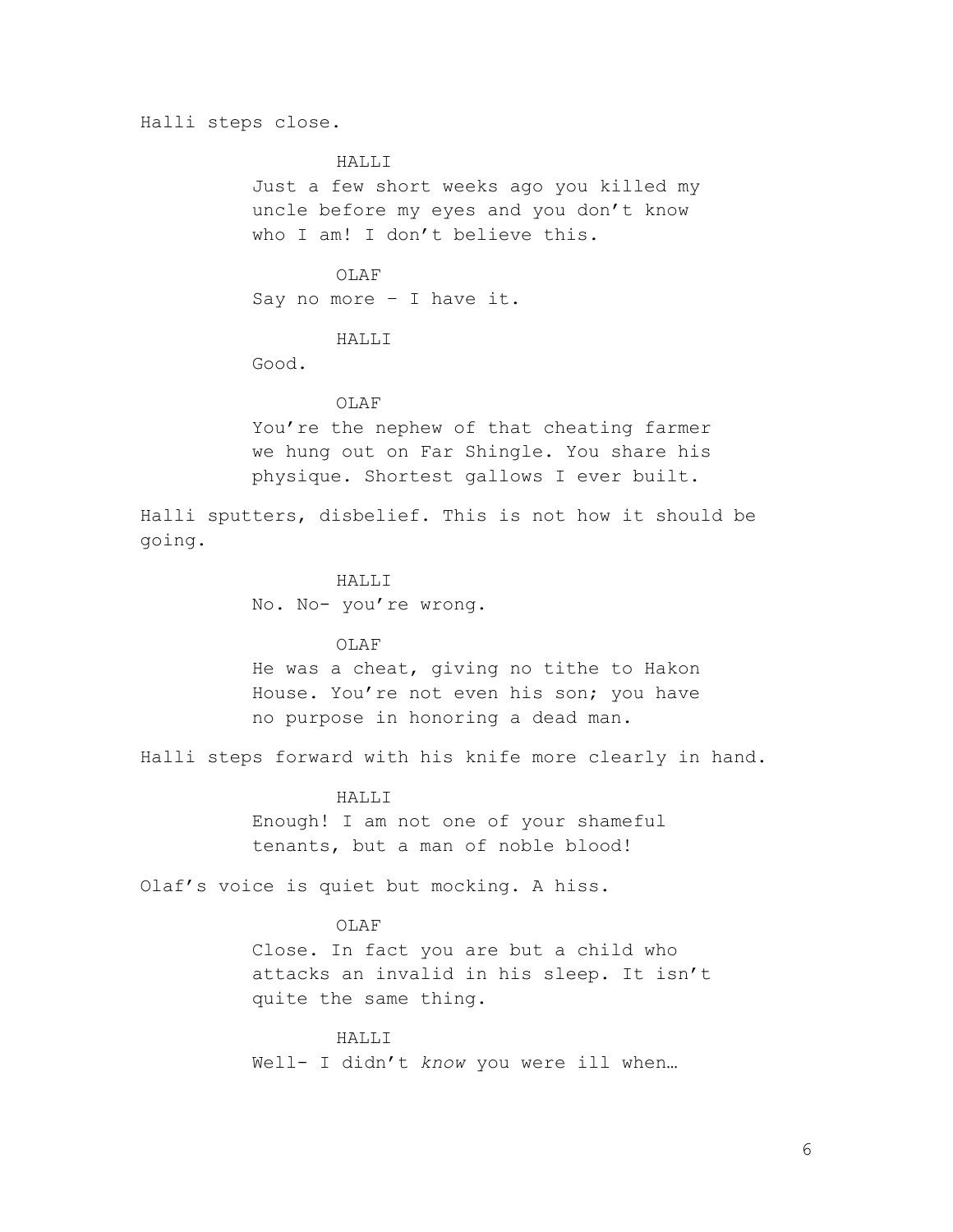He sighs. Collects himself. Reclaims the energy that has been fueling him through his quest.

Halli pulls the knife up to point close to Olaf's throat.

(CONT.)

Clearly the fever has destroyed your memory. Let me make things plain for you.

I am Halli Sveinsson, son of Arnkel, nephew of brave Brodir, whom you murdered not four weeks past. I watched you kill him like an animal to the block, when he had only spoken out against your arrogance.

He presses the point into yellow skin.

You are the worst of murderers, to slay a man for a few drunken words. I suggest you do not dare speak to me again of nobility, since it is a subject you know nothing of.

Olaf settles back. His eyes closed, lets out a breath.

OLAF

Ah.

**HALLI** You recognize me now?

OLAF

I do. You have traveled a long way to fail at the last, Halli Sveinsson.